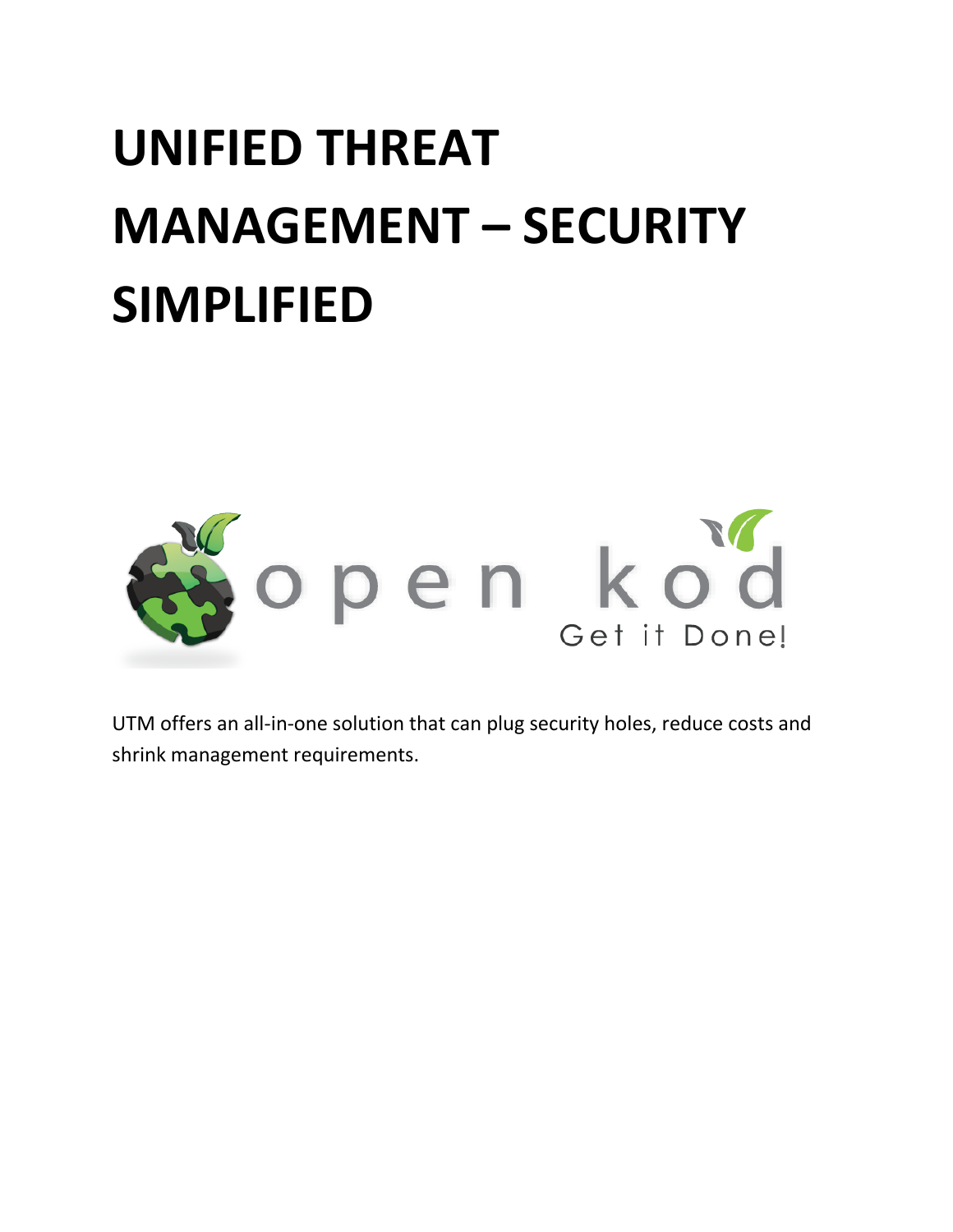#### **EXECUTIVE SUMMARY**

Securing networks against any and all threats has become a major challenge for IT departments. And the task is increasing, exponentially as network administrators are forced to integrate additional components to stop a seemingly ever-growing list of security issues.

To offset the growing threat and reduce management complexity, IT managers are turning to unified threat management (UTM) solutions. Often used to replace time-intensive point security, UTM products have been growing in popularity the past few years. Traditionally used by small- and medium-sized organizations, these worksaving devices are now deployed by larger enterprises.

UTM delivers wide-ranging network protection from blended, external and insider threats. UTM solutions are flexible. The IT staff can deploy different scenarios and configurations that will work depending on the network design. In addition, they cost considerably less than a combination of stand-alone security tools, offer a single management console and take up less real estate in the wiring closet or data center rack.

# **Table of Contents 3 Security Landscape 4 Stand-Alone Devices 4 Unified Threat Management 6 Reduce Costs and More 8 Enterprise Benefits 8 UTM Flavors 12 UTM Caveats 12 The Right Choice <sup>13</sup> Open Kod: Your Security Partner**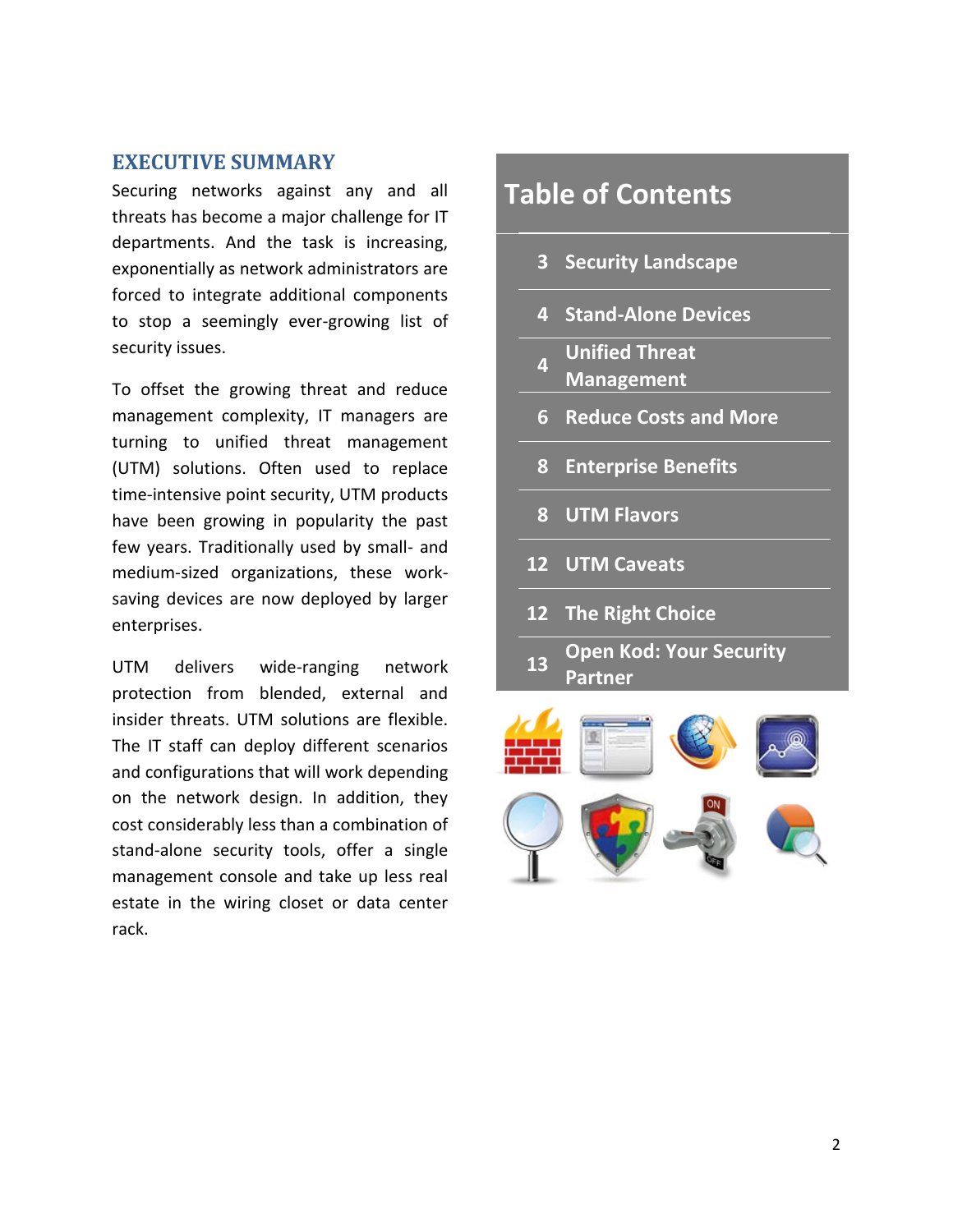#### **Security Landscape**

The sophisticated threats organizations face from external, internal and blended attacks have created a shifting security landscape for network administrators.

How is the landscape changing? Report says that the new face of cybercrime and the ramifications of impending government legislation will significantly affect how CIOs position their security programs.

The reality for IT managers is that new threats emerge daily. Viruses and spyware present ongoing challenges for administrators, who have to maintain current security updates to protect their networks and systems.

Today's threat spread within hours and are more dynamic and malicious. In addition, they tend to be more organized and, in some cases, even designed for specific targets. Therefore, IT managers must consider security solutions that continually protect the organization without the need for manual intervention.

The research firm Gartner reports that more internet attacks target web applications than all other services combined. SQL injection and cross-site scripting (XSS), cross-site request forgery (CSRF) and botnet attack technologies give hackers a powerful arsenal to unleash. And hacker-controlled computers, or bots, carry out and increasing number of web attacks.

Insiders, who have easy access to valuable intellectual property, also pose a serious threat. These breaches may be malicious, but most of the time they are accidental. Often the employee doesn't even know they have compromised their employer.

The Bring Your Own Device trend or BYOD, combined with the increased use of social networks, also opens the door to more attacks. An organization's data now resides on devices that can be easily missconfigured by nontechnical employees, making it easier for cybercriminals to infiltrate the network.

In addition, Trojans and malware lurk in applications from social networking sites and may be unintentionally downloaded by many employees. Cybercriminals are also using social websites to target specific organizations, and even individuals, using readily available toolkits.

Blended threats make life for an IT chief even more unsettling. This type of threat is a multipronged attack that combines viruses, worms, Trojan horses and malicious code with server and Internet vulnerabilities. It is designed to propagate rapidly, like worms; but rather than depending on a single attack vector such as e-mail, it uses any propagation path available.

A good example is an executable file that arrives in an employee's e-mail and is opened. Other examples of blended threats include some of the most recent worms. Research from the market intelligence firm IDC shows that the larger the organization, the more likely it is to fall prey to network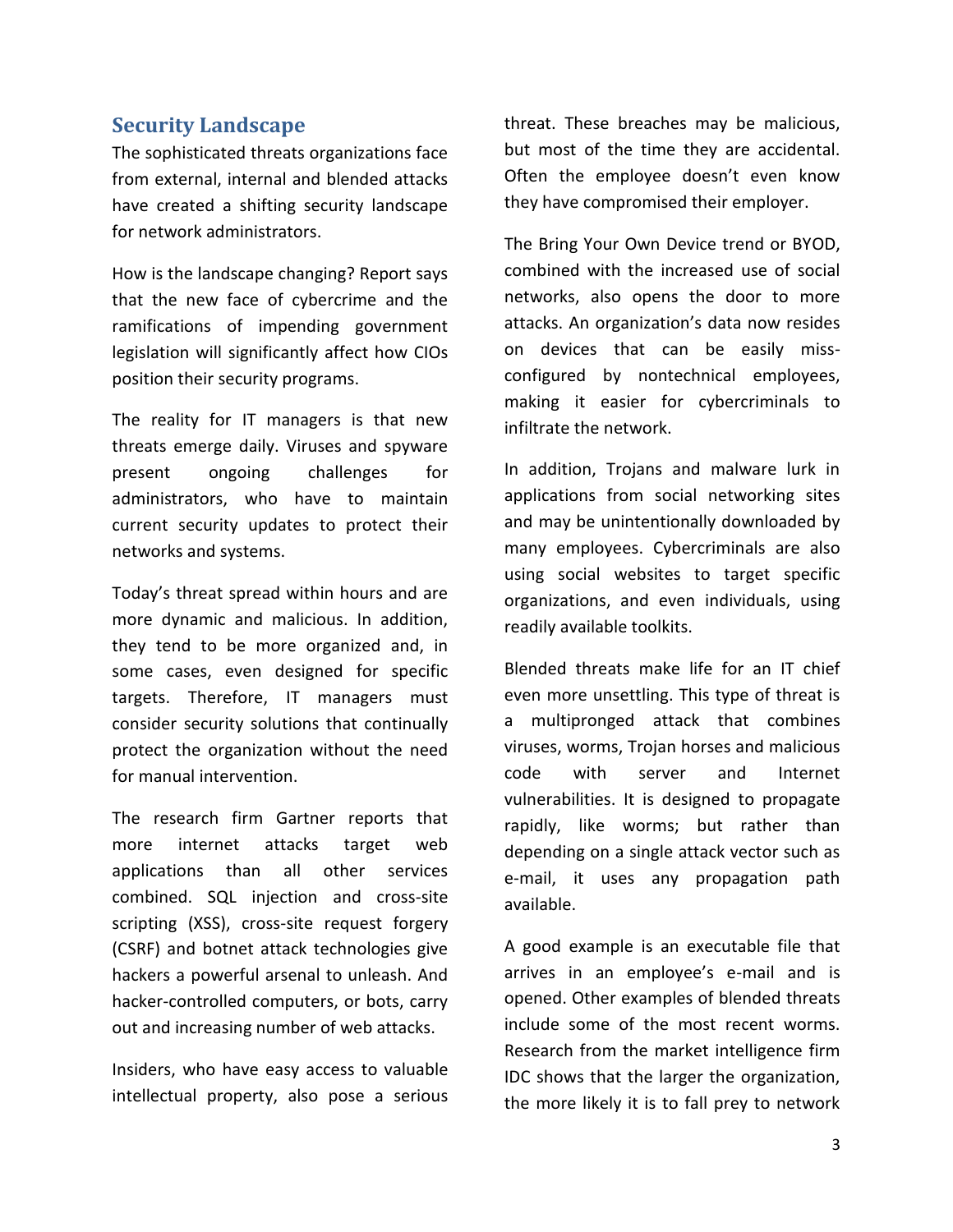threats. But whether an organization is large or small doesn't matter. All are vulnerable and need to take these threats seriously.

#### **Stand-Alone Devices**

The traditional enterprise network security model often uses stand-alone devices, or point solutions, for maintaining a secure network environment. Stand-alone network security products have generally been deployed as software, preinstalled on a PC, a router or an appliance.

These types of solutions typically offer specific network security functions, such as firewall and virtual private network (VPN) capabilities. The firewall/VPN duo is a good example of commonly found dual-function appliances. This type of appliance was ubiquitous in the early days of enterprise security – roughly 10 years ago.

As might be expected, there are significant cost and complexity issues associated with managing and maintaining numerous point solutions. Of course, there are instances where organizations have already invested in multiple point solutions, but new, advanced security heft is needed.

Over the years, high-performance processors and optimized code have made it possible for stand-alone security appliances to be consolidated back into firewalls. This eliminates the need for organizations to buy multiple appliances and manage those devices individually.

Today, point security products are evolving into security appliances that are centrally managed and offer full protection at the edge of the network. The goal here is to create products that fall under the banner of unified threat management, which offers all-inclusive security.

UTM solutions are usually more cost effective. They deliver a single management console that increases simplicity and decreases compatibility issues.

With the plethora of added threats and new technologies such as virtual servers, storage and desktops, many organizations are rethinking their security infrastructure design. This is where new, ultra-fast UTM solutions can meet the needs of IT departments.



#### **Unified Threat Management**

Small organizations were once the primary users of UTM solutions, favoring the technology because it was less costly, more easily configured and provided enough protection. Today, whether deployed as onsite or virtual appliances, or simply as software, UTM is becoming popular with organizations of all sized.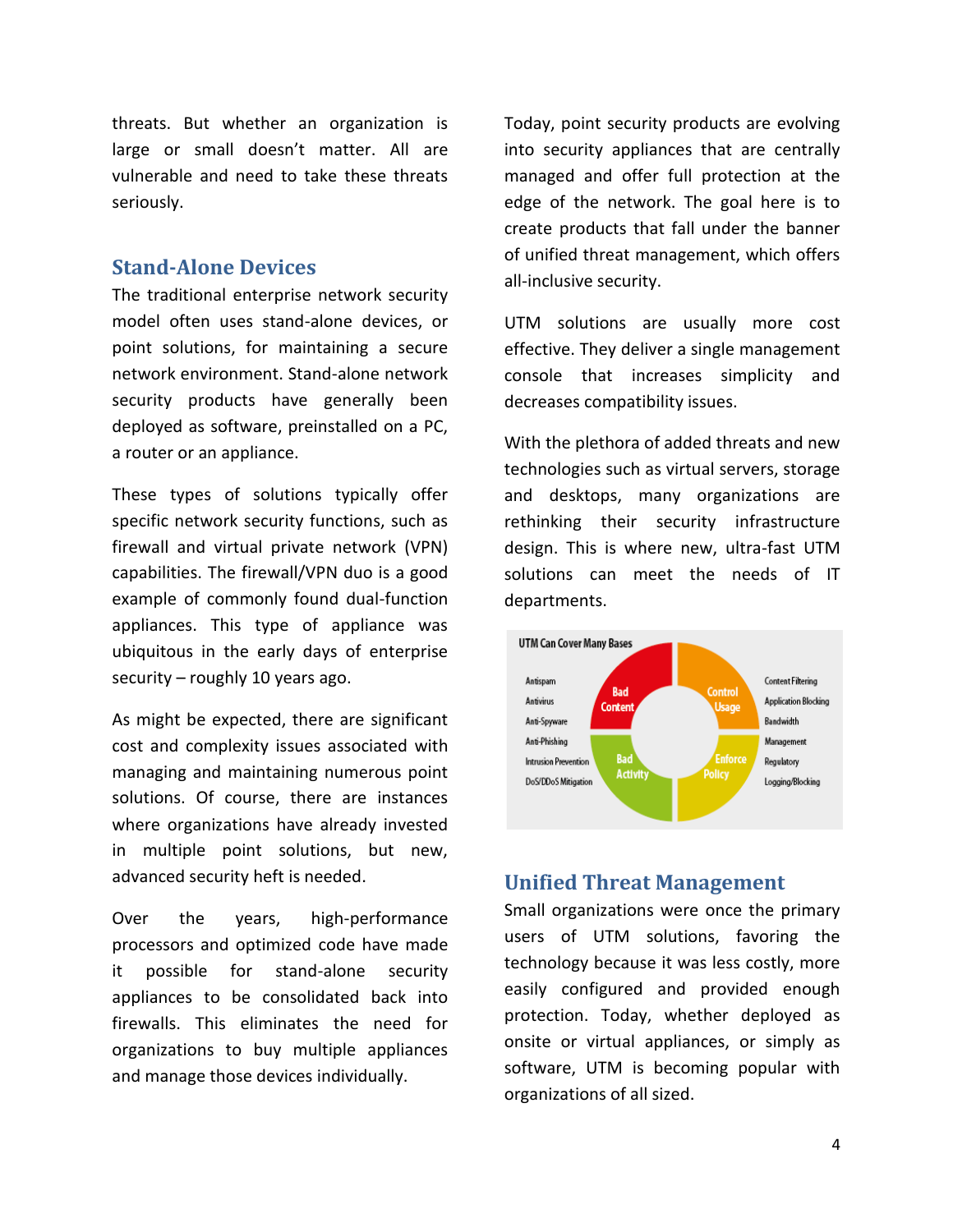Also known as integrated service appliances, UTM solutions have evolved from early firewall/VPN appliances into allinclusive products capable of delivering security across an organization. This includes branch locations, remote telecommuting offices and mobile employees.

History has demonstrated that specialized hardware platforms are valuable because they can streamline network performance. UTM appliance designs are no exception, increasing performance while keeping the entry price reasonable.

Prices on UTM appliances range from a few thousand ringgit to even hundred thousand – depending upon an organization's needs. Interestingly, UTM providers have developed their products either by licensing or acquiring the missing technologies from third parties, or developing the missing capabilities in-house.

The upside for UTM providers, when working with a third party, is faster time to market. However, that can be a mixed blessing based on the quality of the added capability.

Many UTM products have evolved from companies that had one or two strong offerings and then added missing functionalities. According to *SD Times,* a software development news publication, a UTM solution's core competencies may be best of breed in some areas, but not in all areas.

#### **UTM Plusses**

**Reduced complexity:** Unified threat management solutions have a single, simplified management console.

**Ease of deployment:** Many UTM appliances can be brought up on the network and configured by nontechnical staff.

**Integration capabilities:** Typically, UTM solutions integrate with standard network configuration methodologies and technology standards.

**Troubleshooting ease:** A simplified management console reports data and events and may automatically guide administrators through a troubleshooting phase.

**Easier Management:** The unified management console lets administrators remotely manage their security environment.

**Added Simplicity:** Multiple devices from the same provider simplify troubleshooting, licensing and technical-support situations.

**Better performance:** The latest appliances use high-performance processors that are engineered to protect performance.

**Reduced training requirements:** One security solution required a single platform. And that can reduce the learning curve for IT staff.

**Regulatory compliance:** The console gives administrators more granular (and simultaneously, more simplified) individual and group policy management controls.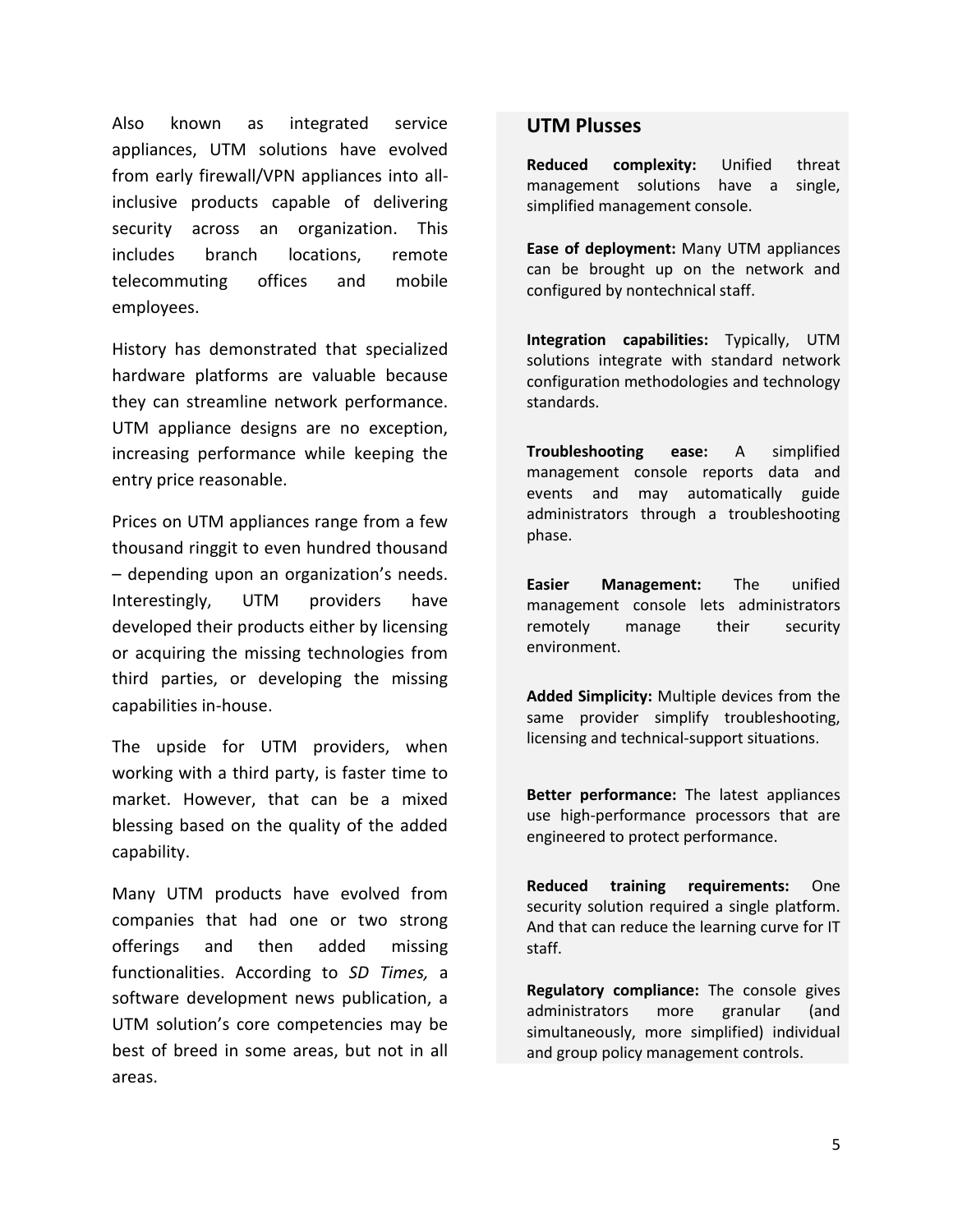For instance, a product might have a great firewall, but its antivirus isn't the best. Or it may be good at content filtering, but not so good at sniffing out misformed packets. For IT managers making purchases, it's imperative to look into the background of the UTM provider, making certain that the solution's actual best of breed competencies align with organizational needs.

A sound strategy is to create a checklist of functions needed and another list of platforms that can deliver those functions. It's not so important whether provider A calls their device a firewall, provider B refers to their solution as a UTM appliance or provider C calls it a next-gen firewall or even a data loss prevention system.

Look at all the providers that deliver the necessary functions needed. Regardless of how they classify their product, decision making should be based on how easily the solution will integrate into the organization.

#### **Reduced Costs and More**

The first UTM appliances entered the market around 2004. First-generation UTM devices were little more than basic firewalls with some added security firmware, which under high-traffic situations would overtax the firewall's processor.

Poor performance and a lack of reliability turned early UTM appliances into a little more than a novelty in the network security realm. This resulted in most administrators

instead choosing dedicated appliances that focused on individual security services.

Fast forward to 2012 and much has changed. High-speed processors and enhanced code have made UTM solutions a viable approach which organizations have adopted to improve visibility, lower network complexity and create an environment where security falls under one technology umbrella.

Reduced cost is one of the main advantages of investing in a UTM security solution. UTM devices usually cost 25 percent less than equivalent, individual point solutions.

Another major consideration is that one UTM appliance can replace five or six separate point solutions or servers. This saves precious real estate in the enterprise data center and cuts energy consumption, reducing the electric bill and bolstering an organization's green programs.

UTM solutions have been the technology of choice of small- and medium-sized businesses (SMBs) as well as educational and government organizations. That's because they're user-friendly in an environment in which IT funds and staff are precious commodities.

The appliances are easy to install on the network and easy to manage, compared with managing five or six different security applications with multiple consoles.

With a single device, there's a reduced need for enhanced technical support packages, and there are fewer upgrades, patches and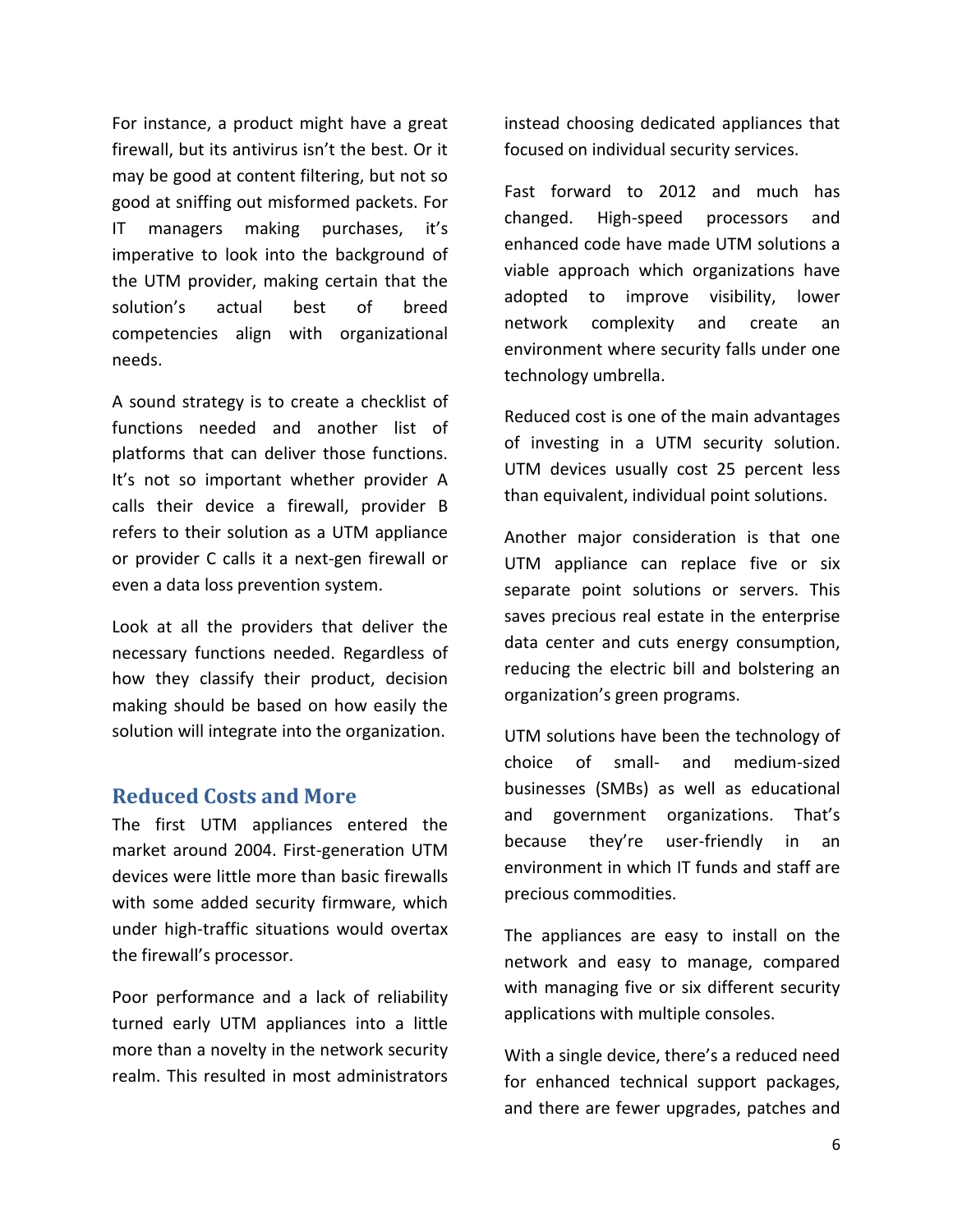contracts to manage. This pays off financially and increases IT staff productivity. Troubleshooting a single device is much simpler than trying to trace, diagnose and resolve an issue across multiple devices.

It's also easier to set more effective and flexible group policies from a centralized management dashboard because there's a sharing of intelligence and events between the security apps. Reporting, event analysis and correlation, and activity logs are compiled for all security functions and standardized, making it easier for the IT staff to analyze. The result is higher visibility, leading to more rapid identification of network threats.

In addition, UTM appliances don't have repetitious processes, which saves time and increases performance. Common tasks such as packet scanning are done once and used for all applicable security modules rather than multiple times by each separate security application. For instance, packets are not scanned once for spam and then again by a gateway antivirus module.

The UTM appliance market has matured, and performance has increased to the point that the devices now deliver much more sophisticated functionality. Some UTM solutions can employ functionality that identifies the user along with relevant network data.

With identify and network data combined, organizations can identify specific user behavior patterns that may signify misuse,

unauthorized intrusions or malicious attack launched either internally or externally. IT managers can place alerts based on predefined norms of behavior by individuals, groups or departments.

A significant insider behavior deviation can trigger a security alert. It's important to bear in mind that whether it's social plans, all misuse has financial consequences, ranging from lost employee productivity to system downtime.

Another major benefit offered by UTM solutions is scalability. Organizations can purchase only the security modules they need, adding more modules later as users are added and necessity dictates. IT managers can deploy multiple UTM appliances across an organization with branch offices as well as telecommuting and mobile employees, managing them all remotely from a centralized console.

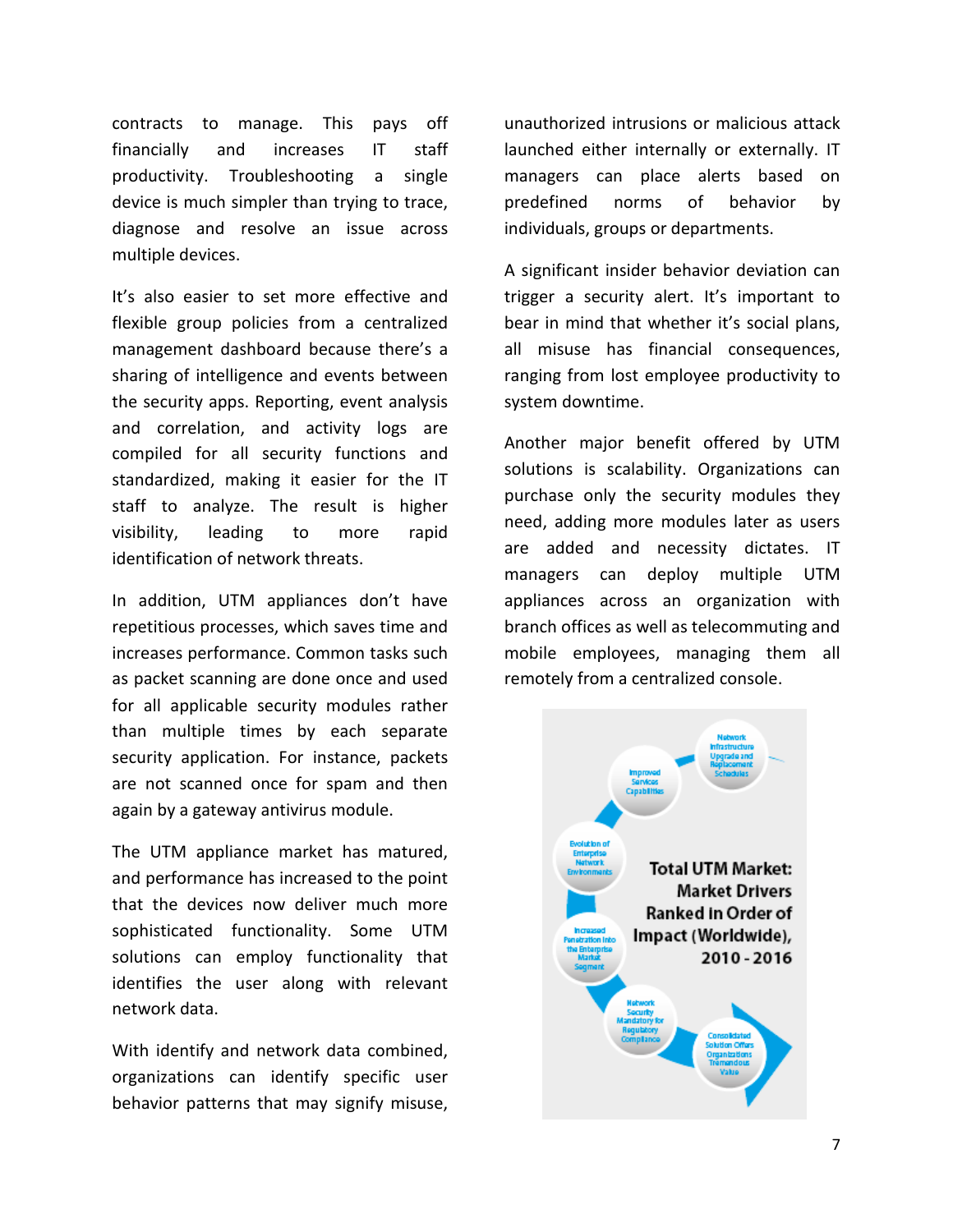#### **Enterprise Benefits**

UTM solutions play a major role today in enterprise security, both for midsize and large organizations. Midsize organizations can make use of UTM devices as primary security for their network and large organizations can use them to guard the borders.

A large organization may benefit from an investment in a UTM security solution in a number of ways. For example, it might deploy UTM for border security needs while using point solutions in other areas. Or IT management may choose a UTM solution that's best of breed in the area in which the organization needs coverage, for example, insider threats.

In another example, multiple devices can be deployed across an enterprise and at satellite sites, and still be centrally managed from a single console. Policies and features can be replicated across sites using simple techniques, while granular access controls can limit who can do what.

IT chiefs may also choose a distributed approach. For example, the enterprise may deploy a UTM device on the perimeter of an enterprise data center, then deploy multiple UTM devices at other organization locations and flexibly configure them to prioritize and handle specific security tasks.

Each UTM device would give priority to a specific security task, such as intrusion prevention or antivirus scanning, across the network. Management would still be

handled from a centralized location and unified console.

By taking a common-sense approach to network security, an organization doesn't have to rely on a single device (or fear a single point of failure) when protecting its network. A workaround for this concern is to deploy a load balancer and additional UTM appliances as needed.

#### **UTM Flavors**

There are different flavors of UTM to choose from. Physical UTM appliances make up the largest share of the market. There are also UTM software solutions that IT departments install on servers or PCs. Virtual UTM appliances are also available for consideration. Each has its own pluses and minuses.

**Physical UTM appliances:** Organizations choosing this type of UTM receive validated hardware with specified UTM software preinstalled that can easily be brought up on the network. These appliances come with specialized ASIC chipsets that are built to handle the processing required to scan for multiple threats simultaneously. In addition to the appliance, physical UTM solutions feature a robust network security operating system that integrates with the UTM appliance's individual components.

Once the UTM appliance is configured for the network, administrators can immediately begin setting up functions; adding users and groups, and establishing security policies, such as group and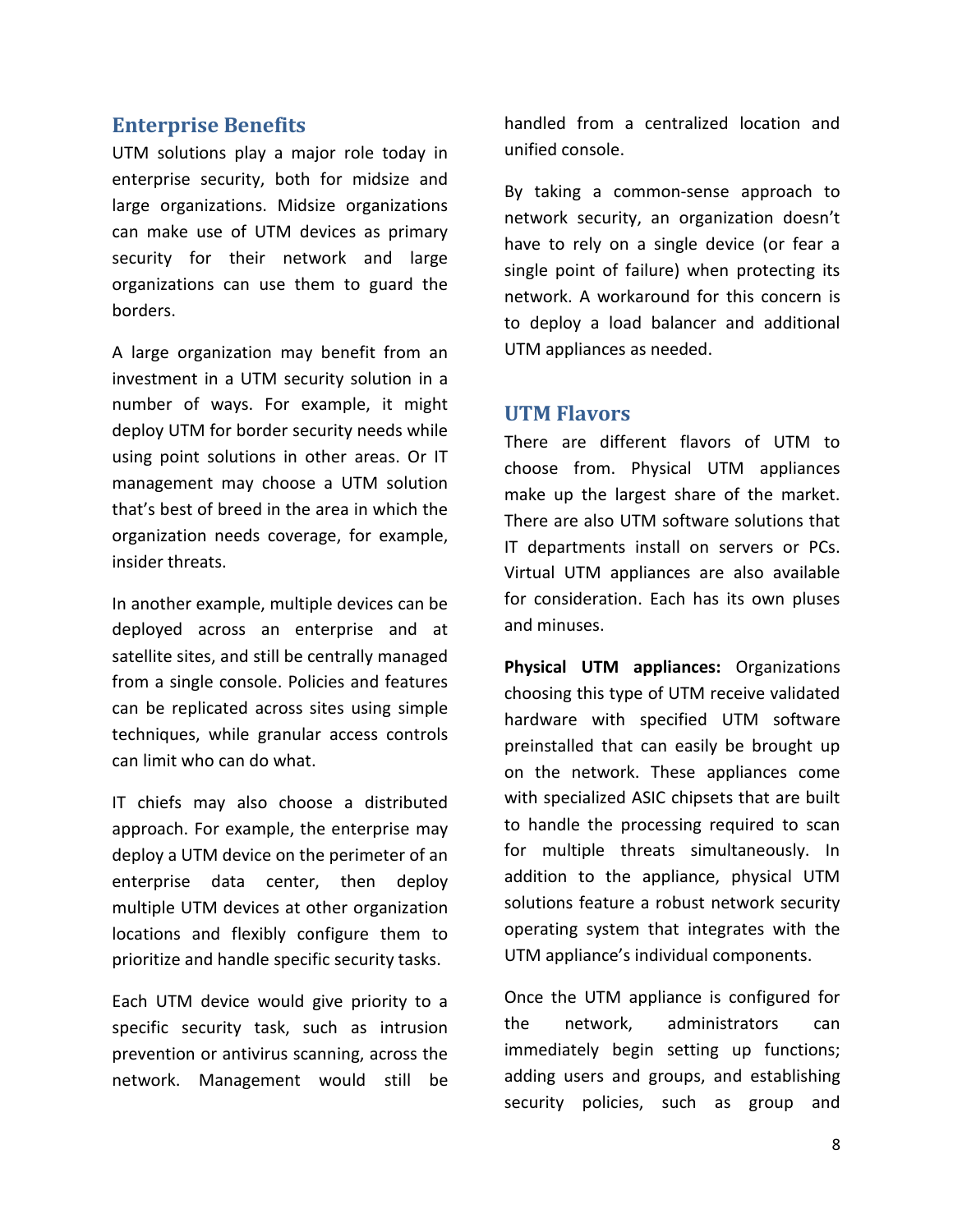individual permissions and rules, event logging, reporting schedules and report delivery methods.

Individual components are license-based; for example, an organization may purchase a UTM solution with a basic firewall, antivirus and antispam engine, or purchase the entire suite of network security components. Individual licenses typically require upgrading, usually on an annual basis. Upgrades tend to be straightforward, given that the software licenses are all from the same provider.

Integration of all security functions is enhanced because the solutions have a centralized, common management console. Additionally, this unified approach to security makes for easier troubleshooting if needed.

Physical UTM appliances as an all-in-one security strategy are not without potential downsides. Many organizations have existing investments in point solutions that will not be maximized if the decision is made to purchase UTM appliances, leading to higher overall hardware expenditures.

From a technical standpoint, adopting a UTM appliance may put an organization in the position of having a single point of failure unless a backup strategy is put in place to ward off the service interruption.

UTM systems can experience degraded performance, as there are limitations in all hardware processing abilities when so many applications and users are simultaneously in play. As a result, some organizations may disable or degrade a specific function (such as content filtering) that is particularly slow, to keep the system operational if IT starts getting complaints.

# **Stateful Versus Stateless Packet Inspection**

A stateful firewall performs stateful packet inspection (SPI). It keeps track of the state of network connections, such as Transmission Control Protocol (TCP) streams or User Datagram Protocol (UDP) one-way communication traffic traveling across the network. In SPI, only packets that match a known active connection are allowed through the firewall.

All others are rejected. In other words, the firewall distinguishes legitimate packets for different types of connections. Most firewalls today are connect-aware and give administrators better visibility and control over network traffic. A stateless firewall treats each network packet individually. The advantage of this kind of packet filter is that it functions more efficiently at the network layer because it looks only at the packet header.

The downside is that it is stateless, which means it has no memory of previous packets, and thus cannot detect whether packets are legitimate traffic, which makes them vulnerable to spoofing. This type of technology does not permit the firewall to know if the packet is part of an active connection.

This places limitations on the solution's ability to scale and may happen if the UTM appliance is not correctly sized according to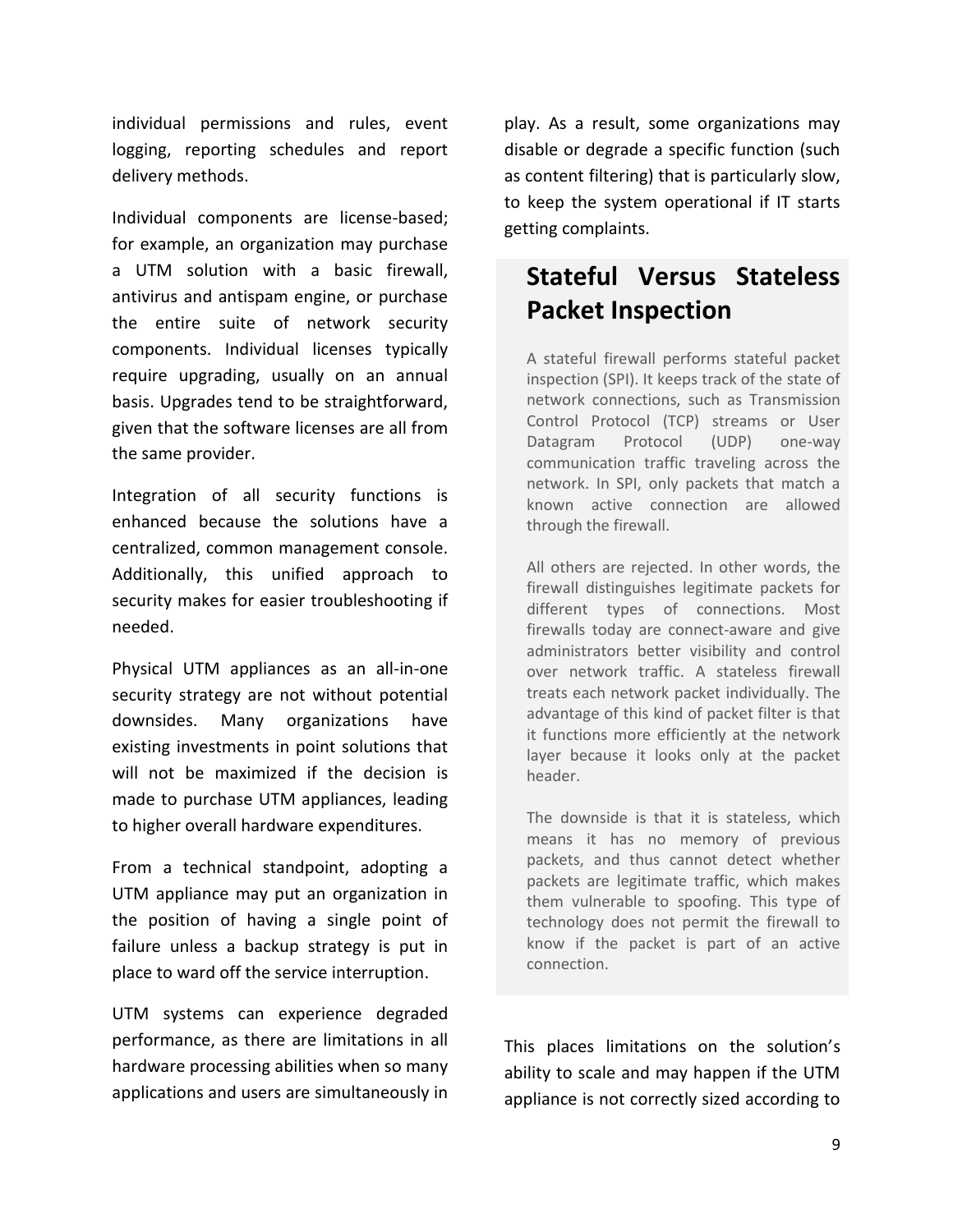its maximum usage requirements. It's a serious problem that can lead to the UTM appliance, and therefore the network, being compromised.

Additionally, there are different methods of packet inspection and protection. The two main techniques are deep packet inspection (or stateful inspection) and static packet inspection (or stateless inspection), that may rely on disparate UTM flavors, leading to the possibility of poor integration.

To play it safe, purchase all the security appliance modules from the same provider. It's similar to a marriage: Good ones are great and last a long time. Poor ones take a toll in both cost and productivity.

**Virtual UTM appliances:** Driven by cloud computing and data center buildouts. Infonetics Research forecasts that from 2010 to 2015, the virtual security appliance market wills more than quadruple, to \$1.75 billion.

This represents significant confidence by IT decision-makers. IT departments are taking a pragmatic, albeit positive, approach and slowly accepting software for use in virtual appliances; in other words, appliances deployed remotely in the cloud.

Virtual appliances are designed to sit on a virtualized server, such as a VMware, Microsoft or Citrix server. They provide security for multiple virtual machines on a single server. Once the server is virtualized, it only sees the bulk inbound and outbound traffic. It can't do anything about what's

going on in between individual servers. Traffic can pass freely between them without being inspected at all.

Virtualized appliances are typically a requirement if an organization has a virtualized server environment such as a data center; if it is using a cloud service provider. Without a virtualized appliance, the traditional firewall is blind to everything that's going on within that server.

The decision to move to the cloud has all the standard advantages that cloud technology brings: reduced hardware costs, easier upgrades, scalability and better business continuity. The IT department will appreciate that there are more options than there were a few years ago.

Despite the growth of the market, virtual UTM (or multifunction security appliances) face some interesting challenges. Adopting cloud technologies to deliver IT services creates significant change in the technical requirements for security solutions. Network design becomes intricate.

Device compatibility, complex management and technical support, as well as the cost of making untested infrastructure decisions, are a few of the possible downsides. Other challenges exist, including resolving the threat between inter-virtual machines and avoiding the costly mistake of installing security software on every virtual machine while deploying security technology that protects the applications running in virtualized environments.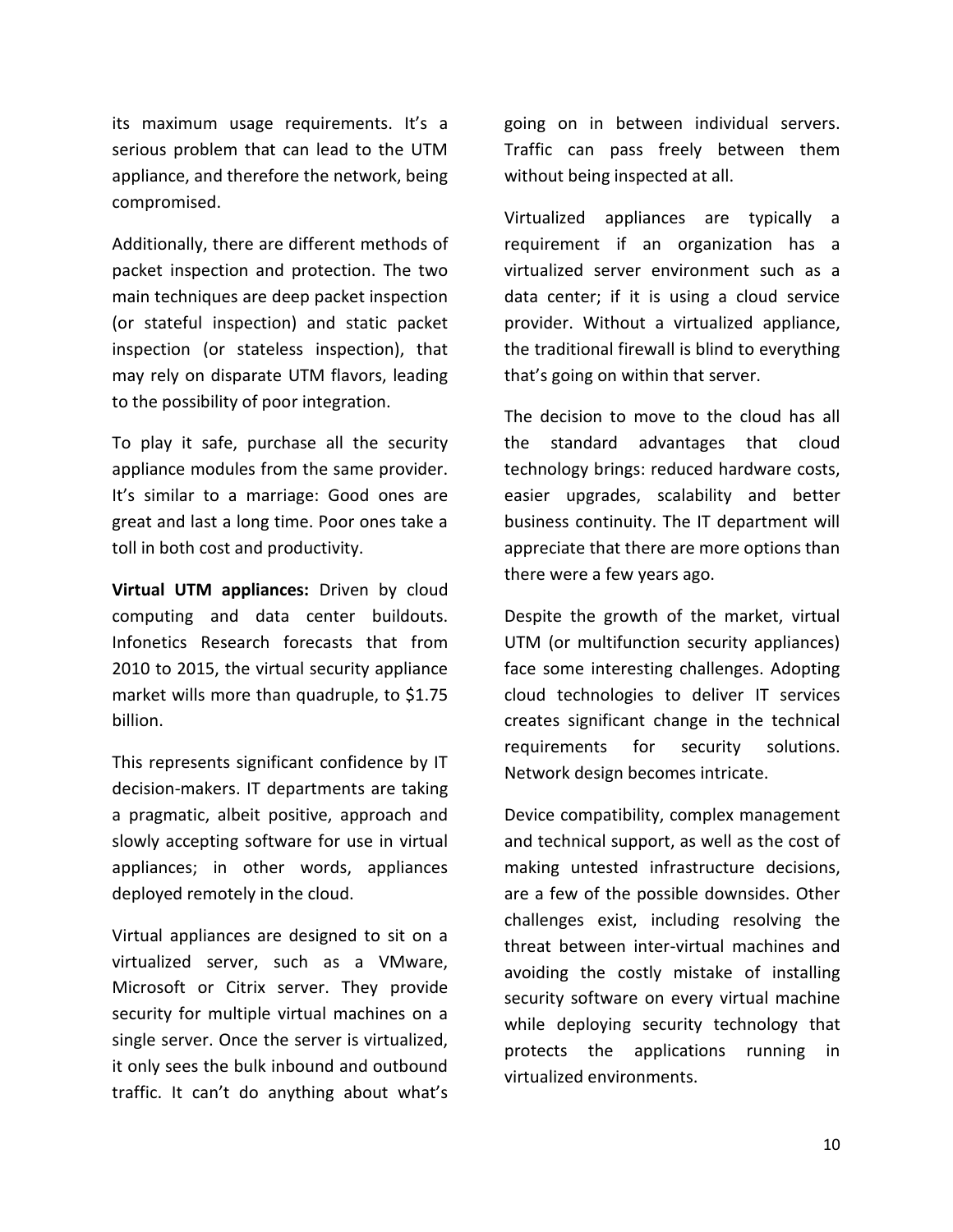### **Virtual Security Trends**

Virtualization is changing the face of network security requirements. There are several issues IT managers need to consider when planning their migration to a virtual infrastructure.

**\* Inter-VM threats:** These have become a significant new issue. Security devices sitting on the network's edge simply can't see potential threats when traffic is travelling between virtual machines on a single physical server.

**\* Rising costs:** In the past, preventing inter-VM threats meant installing individual security technologies (with licenses) per virtual machine. While this does work to prevent threats from crossing VMs, it can be costly and challenging to manage.

**\* Evolving architectures:** As virtualization providers continue to develop and improve security application programming interfaces that allow security products outside the virtual (or physical) server to have visibility into traffic, security architectures will continue to change.

**\* Selecting a sufficiently broad product:** In small environments, where virtualized servers run a broad range of applications, there is a need for virtual appliances with a broad range of security functionality.

**\* The impact of the cloud:** In cloud environments, virtual security solutions may need to deal with a narrower set of applications and protocols (mostly webbased). Still, they will need to scale and provide multitenancy features that allow providers to deliver services to many customers from one solution.

**\* Improvements in switching technology:** With new data center-focused switches that

have virtualization-aware switching built in – including the ability to hairpin traffic back to the same server it just came from – it will be easier for security technology outside the physical and virtual servers to enforce policies and keep traffic safe.

Finally, it can be challenging to weed through the lengthy lineup of providers, architectures, standards and APIs available for locking down the organization's virtual environment.

**UTM Software:** Another option available to IT professionals is to purchase UTM software separately and install it on existing hardware, thereby cutting the cost of hardware out of the equation. Licensing for this type of UTM solution is very similar to the licensing of applications preinstalled on a dedicated appliance.

The difference is that in addition to paying licensing fees for the UTM applications, such as antivirus or intrusion detection, the organization also must pay for the operating system installed on its own server or PC> this still represents a lower cost of ownership over appliance-based solutions. These systems have a specific minimum configuration based on the number of users and the applications that are run simultaneously.

Increased scalability is a big advantage that UTM software offers over an appliancebased solution. As an organization grows, it can add hardware, more memory, more processors and software licenses to scale. If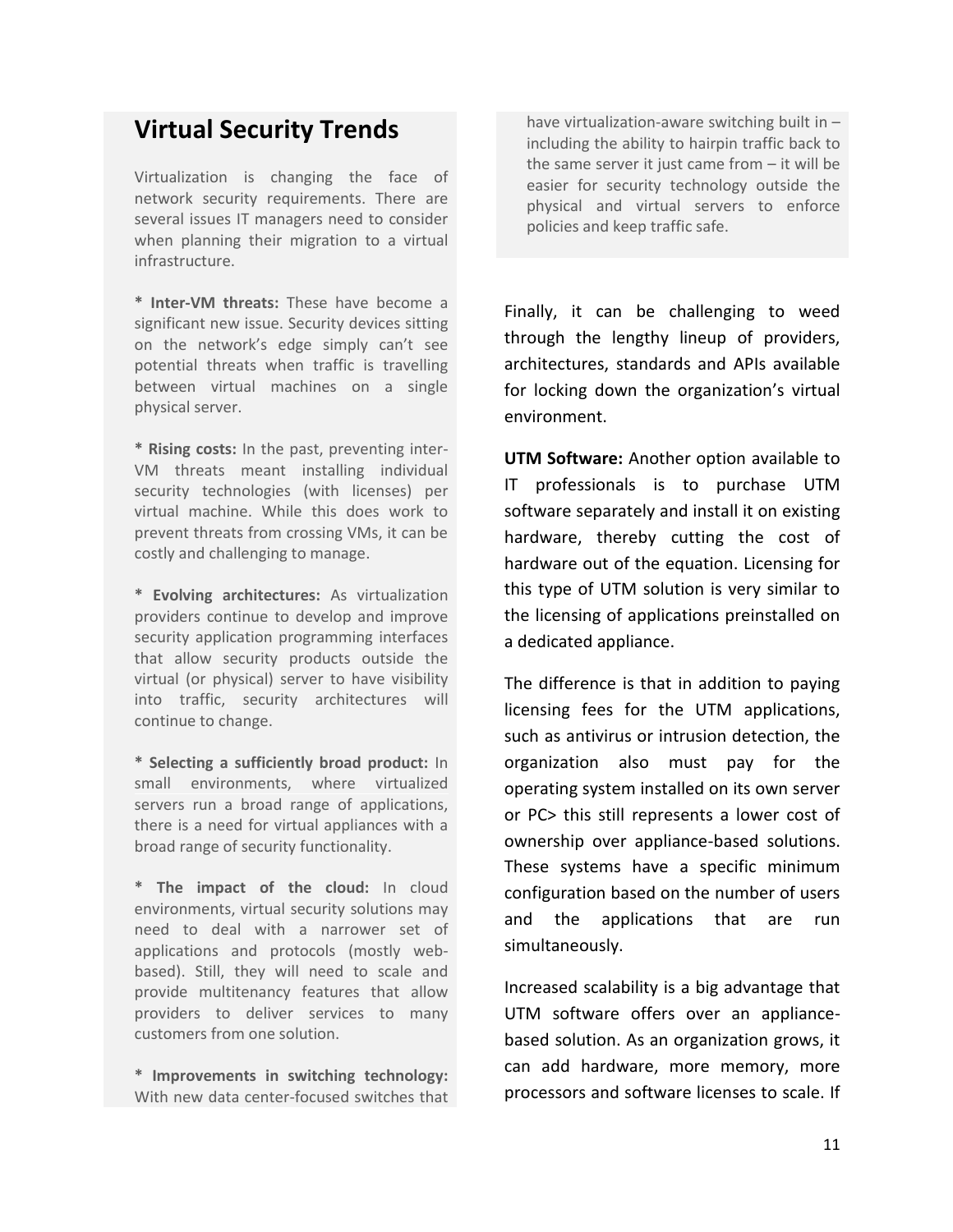the organization purchases an appliance solution, when it becomes overloaded there won't be much it can do with the appliance.

A software solution enjoys the same integration and simplified management benefits that other UTM flavors do over point solutions. Software also offers another main benefit of UTM: reduced staff training costs.

An organization will spend significantly less bringing its IT staff up to speed with a single integrated product than it will with five or six separate point solutions. It avoids the problem of having one person who knows antivirus, another who knows intrusion detection systems and another who knows firewalls.

UTM software has challenges, many of which are shared with the other UTM options. Whereas an appliance is more locked down, more of a closed box, and operating systems have fewer flaws, UTM software is another layer of vulnerability. Another downside is that updating patches and licenses is time-consuming because IT staff needs to monitor and renew both the software and operating system licenses.

#### **UTM Caveats**

There are some things to be aware of when choosing a UTM solution. When configured as a border solution, UTM can see only incoming traffic. The burning question for the IT department is whether or not the threats are internal or external. Recent statistics would suggest that more than 50

percent of threats are perpetrated by insiders.

Under these circumstances, UTM could give an organization a false sense of security. It's not enough to check off the network security box on the IT checklist just because the organization has deployed UTM, in any of its flavors, at its border.

The unified management console is often a double-edged sword. With some solutions, it's a single-user interface, which, at first glance, makes it look easy to configure. In fact, once into the individual functionality of the user interfaces, it can get complicated. The result is that the IT administrator ends up leaving the UTM with default settings which might not prove best for the security needs of the organization.

On the other hand, the organization may have staff that can configure each console area with expertise. For instance, someone from the software side may be talented with antivirus software, some else from networking could be an expert in firewalls, or someone might have knowledge regarding IP content filtering. In all fairness, this scenario could also apply to point solution configurations.

#### **The Right Choice**

When it comes to UTM solutions, there is no one-size-fits-all approach. Administrators will have to weigh price against performance against scalability to choose which flavor of UTM solution best fits the needs of the organization.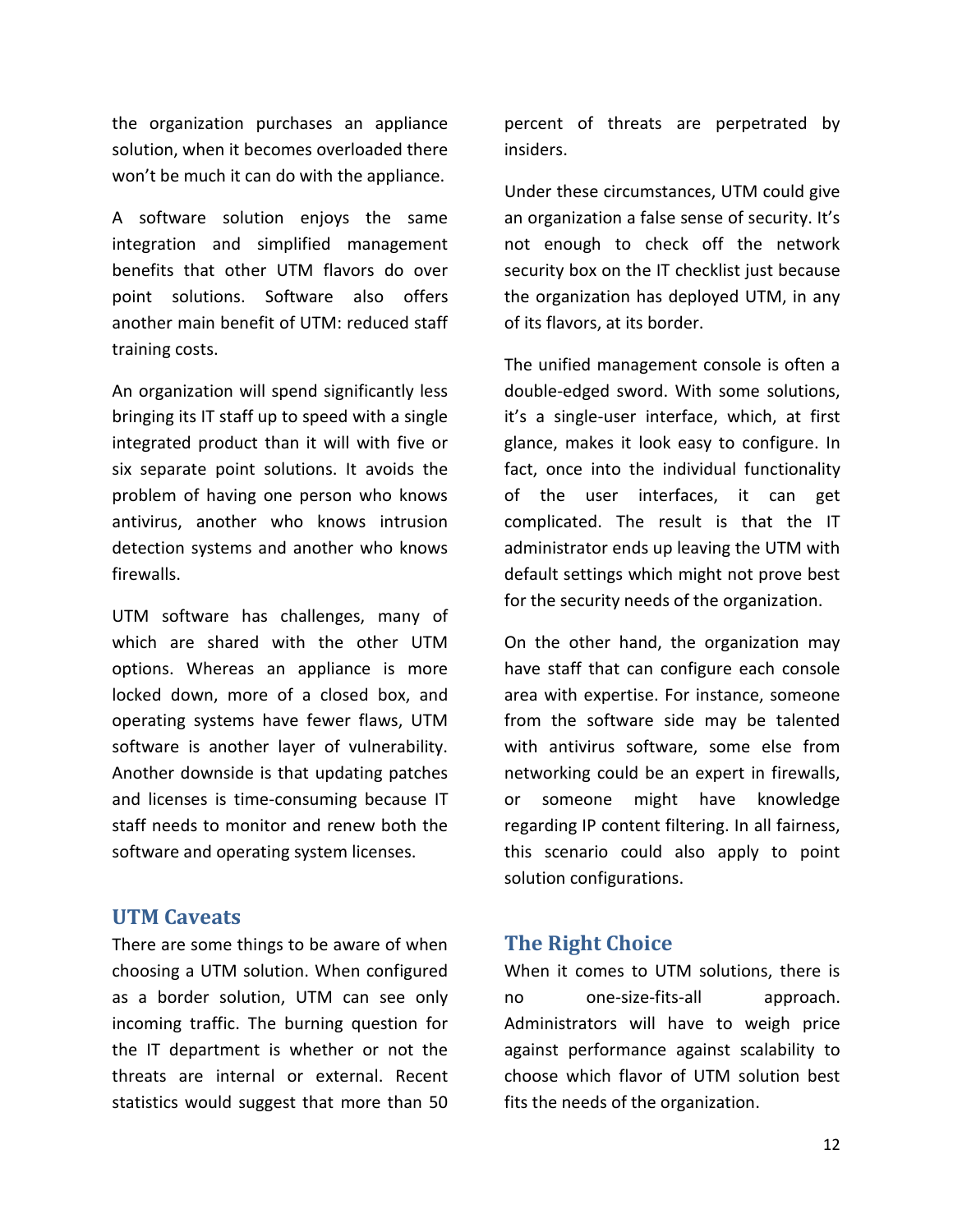However, the future of network security does lie with UTM solutions. And picking a UTM product is not a matter of "if", but a matter of "when". The days of singlefunction appliances and stand-alone security products are quickly waning and administrators need to start planning now for the future of effective network security.

# **Next Generation Firewall or UTM**

UTM architecture is evolving to meet market expectations for next-generation firewalls (NGFWs). These products are applicationaware firewalls that solve the performance issues that UTM solutions may be affected by when all functions are fully enabled.

NGFWs enforce policies on the application layer and can detect prevalent threats like SQL injection or cross-site scripting. They differ from conventional firewalls that typically work on the network layer and use protocols to enforce access policies.

In addition, NGFWs deliver intrusion prevention system/intrusion detection system (IPD/IDS), virtual private network (VPN) and web application firewall technologies. Their core functionality is protecting the network from external and internal threats.

The security market is in tune with the market shift. As a result, most major security hardware providers and some software makers have developed next-generation firewalls. However IT chiefs should be cautious because some security providers have added features to their UTM appliances and are defining them as "nextgeneration" simply to remain competitive.

#### **Open Kod: Your Security Partner**

Unified threat management refers to a comprehensive security product offering a simplified, all-encompassing way to prevent malicious attacks from entering your network and corrupting systems and data.

Open Kod offers a wide selection of security solutions that protect the five key network areas most susceptible to threats. These include: gateway and network, server security, end point security, data loss prevention and application security.

Our account manager and solution architects are ready to assist with every phase of choosing and leveraging the right threat prevention solution for your IT environment. Our approach includes:

- An initial discovery session to understand your goals, requirement and budget.
- An assessment review of your existing environment and definition of project requirements.
- Detailed manufacturer evaluations, recommendations, future environment design and proof of concept.
- Procurement, configuration and deployment of the final solution.
- 24x7 telephone support as well as ongoing product lifecycle support